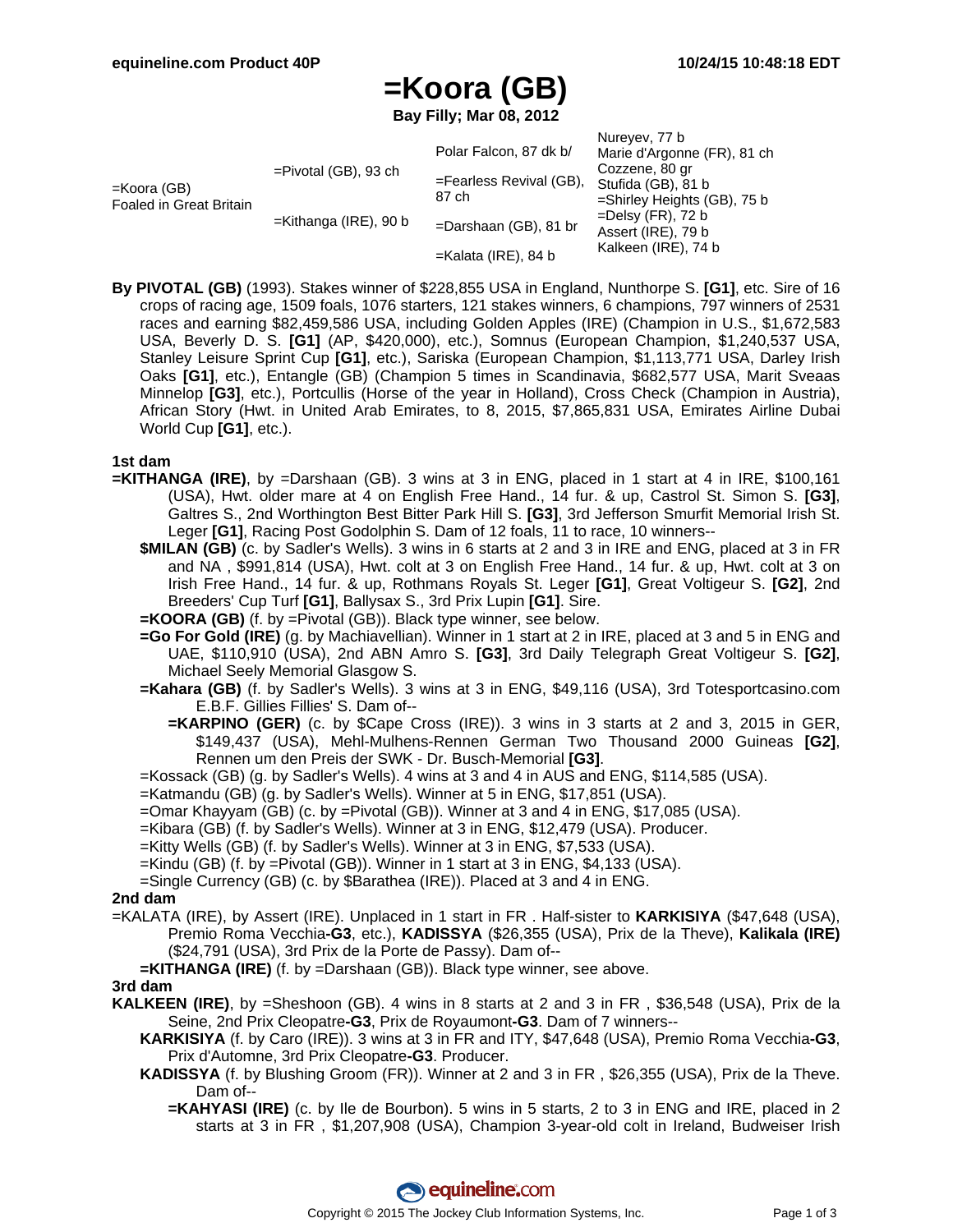## **=Koora (GB)**

**Bay Filly; Mar 08, 2012**

Derby **[G1]**, Ever Ready Epsom Derby **[G1]**, Calor Derby Trial S. **[G3]**, 2nd Prix Niel **[G2]**. Leading broodmare sire in France.

**KADAKA (IRE)** (f. by Sadler's Wells). Winner at 3 and 4 in ENG and ITY, \$80,471 (USA), Hwt. older mare at 4 on Italian Free Hand., 14 fur. & up, Premio Duca d'Aosta, 2nd Constant Security Park Hill S. **[G3]**, Chester Rated S., Leicester Mercury S., Aston Park S., etc. Producer.

**=KALIANA (IRE)** (f. by =Slip Anchor (GB)). 3 wins in 5 starts at 3 in ENG, \$75,987 (USA), Perpetual St. Simon S. **[G3]**, Galtres S., 2nd Food Brokers Aphrodite S. Producer.

- Kassiyda (IRE) (f. by Mill Reef). 2 wins at 3 in ENG, \$13,204 (USA). Dam of--
	- **=KASSANI (IRE)** (c. by Alleged). 5 wins at 3 and 4 in FR , placed at 5 in AUS, \$218,553 (USA), Prix Kergorlay **[G2]**, Prix Vulcain, Prix La Moskowa, 2nd Prix Gladiateur **[G3]**, Grand Prix de Bordeaux, etc.
	- **=KASSANA (IRE)** (f. by Shernazar (IRE)). Winner at 3 in FR , \$87,571 (USA), Prix Minerve **[G3]**, 2nd Prix de Royaumont **[G3]**, 3rd Prix de Malleret Japan Racing Association **[G2]**, Prix de Royallieu **[G2]**. Dam of--
		- **KASTORIA (IRE)** (f. by Selkirk). 6 wins in 10 starts, 4 to 5 in ENG and IRE, placed in 2 starts at 4 and 5 in FR and HK , \$912,233 (USA), Hwt. older mare at 4 on Irish Free Hand., 11 - 13 fur., Hwt. older mare at 4 on Irish Free Hand., 14 fur. & up, Hwt. older mare at 5 on Irish Free Hand., 11 - 13 fur., Hwt. older mare at 5 on Irish Free Hand., 14 fur. & up, Irish Field St. Leger **[G1]**, At the Races Curragh Cup **[G3]**, Vintage Crop S., Ballyroan S., E.B.F. Galtres S., etc.
	- =Kasatana (IRE) (f. by \$Hernando (FR)). 2 wins at 3 in FR , \$42,133 (USA). Dam of--
		- **=KESAMPOUR (FR)** (g. by King's Best). 4 wins in 7 starts at 2 and 3 in FR , placed at 4 and 6, 2015 in AUS, \$346,716 (USA), Prix Greffulhe **[G2]**, Prix Francois Mathet, 2nd Durban Naturalism S. **[G3]**, 3rd Jayco Bendigo Cup.
	- =Kassiyra (IRE) (f. by =Kendor (FR)). Winner at 3 in FR , \$7,538 (USA). Dam of--
	- **CHEETAH (GB)** (f. by =Tiger Hill (IRE)). 4 wins at 3 and 4 in ENG and NA , \$248,732 (USA), Robert G. Dick Memorial S. **[G3]** (DEL, \$120,000), Williamhill.com Wild Flower S., 2nd La Prevoyante H. **[G3]** (CRC, \$18,800), 3rd Sheepshead Bay S. **[G2]** (BEL, \$15,000), Rood and Riddle Dowager S. [L] (KEE, \$12,500).
- =Kadizadeh (IRE) (f. by =Darshaan (GB)). Placed at 3 in IRE. Dam of--
	- **=SUNNINGDALE (JPN)** (c. by Warning (GB)). 7 wins, 2 to 5 in JPN, \$3,785,666 (USA), Takamatsunomiya Kinen, CBC Sho, Hankyu Hai, Hakodate Sprint S., Chunichi Sports Sho Falcon S., etc. Sire.
	- **=Green Planet (JPN)** (f. by Dancing Brave). 7 wins, 3 to 5 in JPN, \$1,299,027 (USA), 2nd Laurel Racecourse Nakayama Himba S. Producer.
	- **=Clandestine (JPN)** (c. by =Commander in Chief (GB)). 2 wins at 2 in JPN, \$377,689 (USA), 2nd Radio Tampa Sho.
	- =Seiun Himeragi (JPN) (f. by =Commander in Chief (GB)). Unplaced in 2 starts in JPN. Dam of--
		- **=Nishino Style (JPN)** (c. by =Durandal (JPN)). Winner at 2 and 3 in JPN, \$400,963 (USA), 2nd Clover Sho.
- =Kadassa (IRE) (f. by =Shardari (IRE)). Placed at 3 in IRE, \$3,474 (USA). Dam of--
	- **Kabylia (IRE)** (f. by Brief Truce). 4 wins, 3 to 5 in FR and NA , \$132,068 (USA), 2nd Palo Alto H. (BM, \$11,000). Producer.
- **Kalikala (IRE)** (f. by =Darshaan (GB)). Winner at 3 in FR , \$24,791 (USA), 3rd Prix de la Porte de Passy. Dam of--
	- **KALABO** (c. by Trempolino). 5 wins, 2 to 5 in ENG and UAE, \$87,790 (USA), Tote Silver Tankard S., 2nd O & K Troy S., 3rd King Edward VII S. **[G2]**, Cooperative Bank Serlby S.
	- **KALAJANA** (f. by Green Dancer). 2 wins at 3 in FR , \$53,388 (USA), Prix Cleopatre **[G3]**. Producer.
- Kashka (f. by The Minstrel). Winner at 3 in FR , \$3,680 (USA). Dam of--
	- **=KEY CHANGE (IRE)** (f. by =Darshaan (GB)). 4 wins in 8 starts, 2 to 3 in ENG and IRE, \$264,304 (USA), Hwt. at 3 on Irish Free Hand., 14 fur. & up, Aston Upthorpe Yorkshire Oaks **[G1]**, Ballysax S., 2nd Jefferson Smurfit Memorial Irish St. Leger **[G1]**, Ribblesdale S. **[G2]**, 3rd Kildangan Stud Irish Oaks **[G1]**. Dam of--
		- **=Calorando (IRE)** (g. by Green Desert). 5 wins, 3 to 6 in IRE, \$185,043 (USA), 3rd Alleged